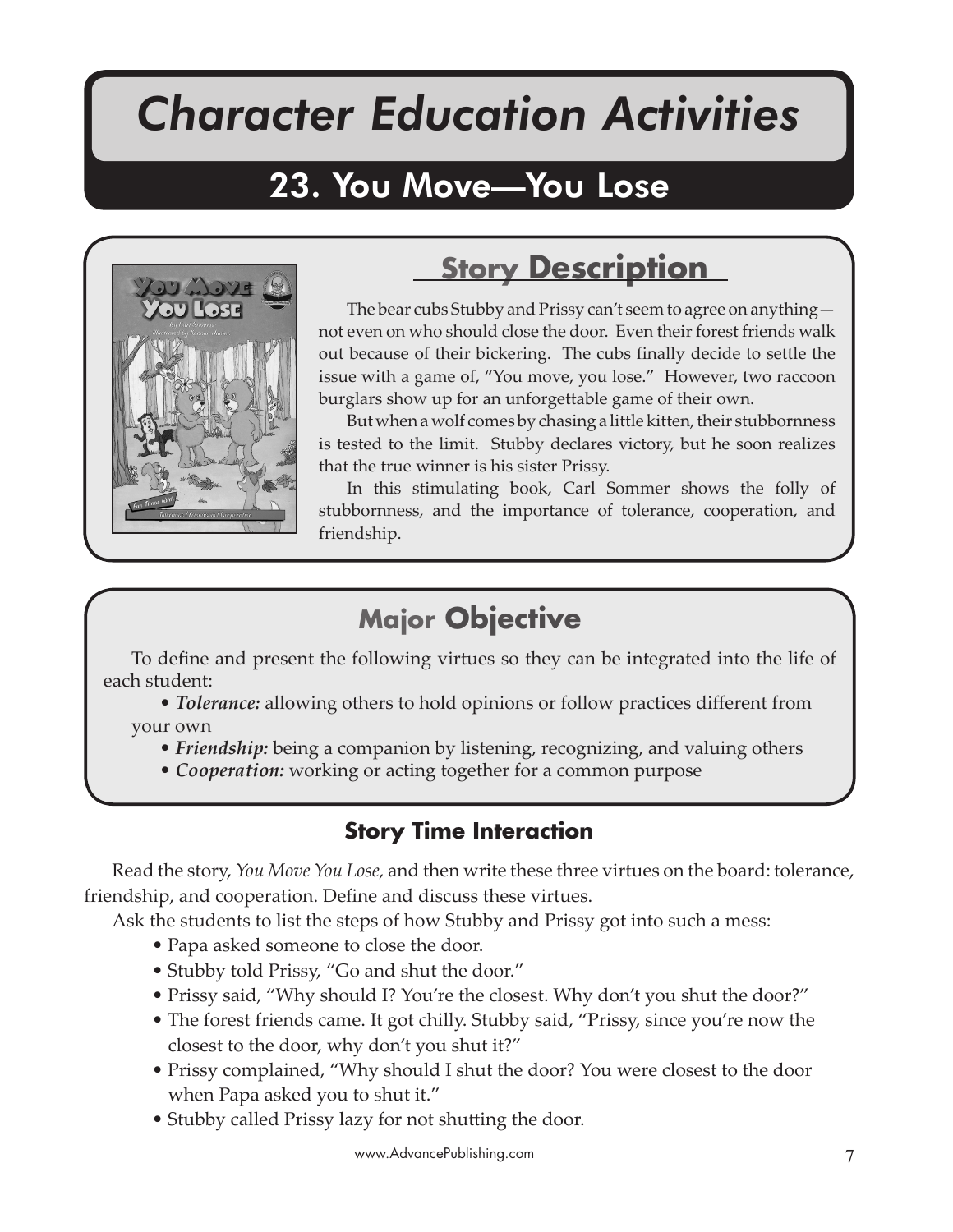- Prissy called Stubby lazy and stubborn.
- The forest friends left.
- They argue over who was to blame for the forest friends leaving.
- They have a contest: You Move—You Lose.

#### **Activities**

**Objective:** To use the following activities to help reinforce the virtues of tolerance, friendship, and cooperation

#### **Role Play—Playing Games**

**Goal**: To teach that games are fun only if everyone cooperates

**Role Play**: Choose an appropriate board game for a group of children to play. Have the children act out fussing over the game. They should also fuss over the rules.

#### **Class discussion:**

1. How do you think everyone feels about playing this game?

*It's no fun when everyone is fussing.*

2. What are some ways to have fun and avoid arguments when playing games? *Read and follow the rules of the game.*

*Be considerate of others by pu�ing yourself into their shoes. Follow the Golden Rule: Do to others what you would want them to do to you. Never cheat*

3. If you lose a game, what is a good thing to do? *Congratulate the winner. (Never be a sore loser.)*

#### **Appreciation for Parents**

**Goal**: To help students realize all the things their parents do for them

**Class Discussion**: How do you think Stubby and Prissy's father and mother felt because of their constant fussing with each other?

What could Stubby and Prissy do to make their parents happy?

**Project A:** *Things My Parents Do for Me*

Have each student in the class make a list of all the things that their parents do for them. Title of paper: *Things My Parents Do For Me.* After students have written their paper, have a class discussion so that students can add other things to their list.

**Project B:** *Things I Can Do to Make My Parents Happy*

Have students take another sheet of paper and title it: *Things I Can Do to Make My Parents Happy.* After students have written their paper, have a class discussion so that students can add other things to their list

**Project C**: *Thank-You Card*

Have students make thank-you cards for their parents. They are to list all the things on the card that they are thankful for. Students may also put a letter in the card expressing their thanks.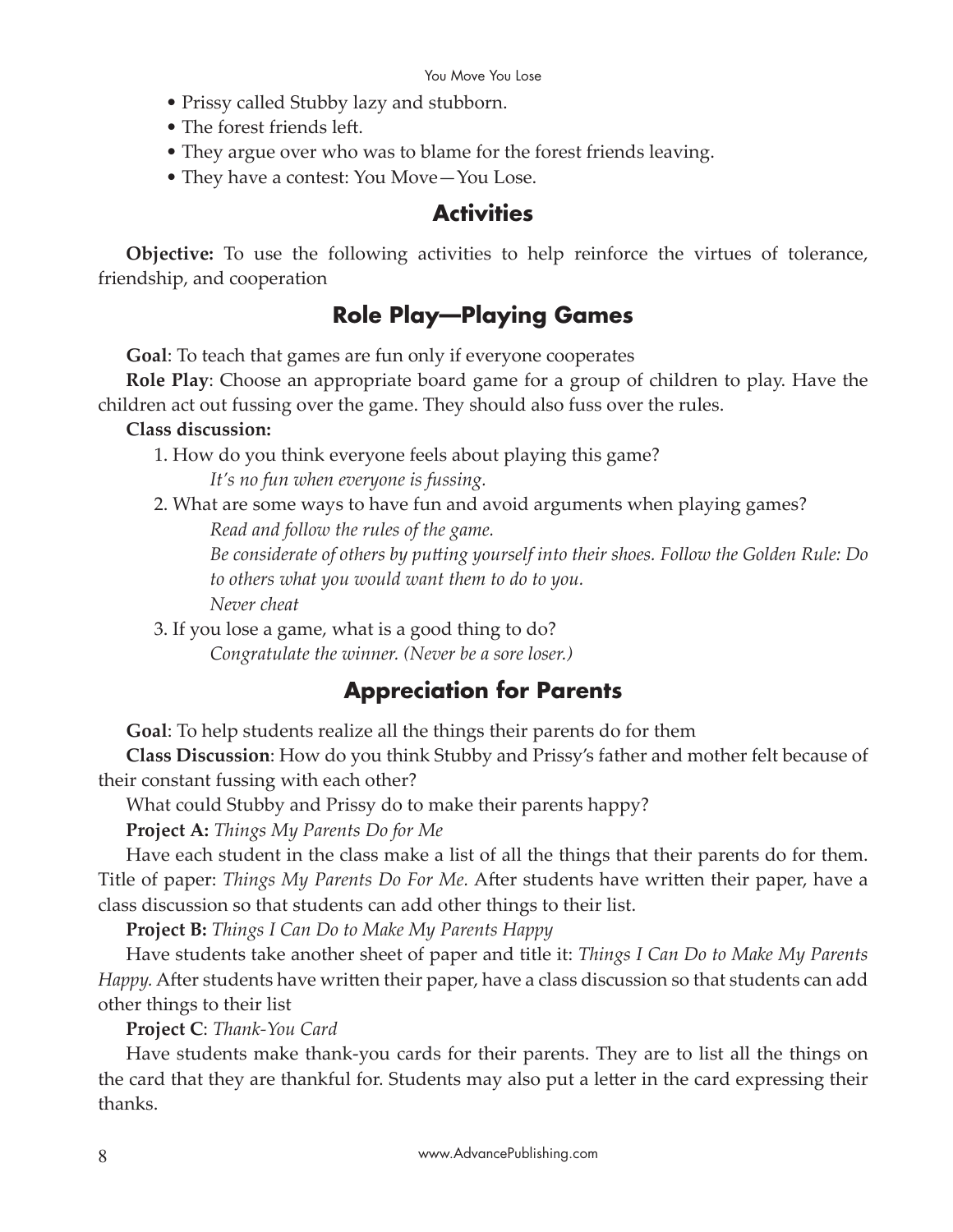**Project D**: *Contracts*

Have students make a contract to insert into the thank-you card.

Contract ideas:

I will do the dishes for one week. (Take out the garbage, feed the baby, etc.)

I will mow the lawn.

I will wash the car.

I will dust the house.

I will clean my room.

I will wake up in the morning and get dressed right away.

I will put my clothes away.

To get other ideas, ask the students some of the things that they can do that would make their parents really happy. Have them sign their names on the contracts.

### **Let's Build a Village: Everybody Works—Everybody Wins**

**Goal**: To teach students it takes teamwork to build a village

**Project**: *Let's Build A Village—*Teamwork and cooperation are keys to building this village made with graham crackers!

**Village ideas**: Local neighborhood, school campus, colonial village, Christmas village, etc.

**Working together:** Each student's work is valuable and by working together in a cooperative effort, the entire village can be completed. Explain that some students may have great ideas for building or decorating, while others may actually do the building. Some of the helpers needed are:

- Designers (to design the village)
- Icing makers
- Builders (to put buildings together)
- Roofers (to put roofs on)
- Movers (to place pieces according to village design)
- Decorators (to finish buildings, etc.)
- Landscapers (to add trees, streets, etc.)
- Material handlers (to pass out needed materials to each group)

**Materials**: Graham crackers, sharp knife, plastic knives, various size empty milk cartons (qt, pt, ½ pt), large board or tray for village, various items for house decorations and landscaping (gum drops, coconut, shredded wheat, twigs, etc.)

**Stucco (icing) to hold house together**: Materials needed: small bowl, mixer, 3 egg whites, and 1 lb of powdered sugar. Beat 3 egg whites in bowl until stiff; add 1 lb of powdered sugar until thick and holds shape. Cover with damp cloth until needed.

Putting it all together: Build houses by gluing crackers to sides of a milk carton with icing. Let sides partially dry before adding roof. An adult may cut other shapes with sharp knife for barns, houses, etc. After buildings are dry, decorate by dotting icing and attaching items for landscaping, etc.